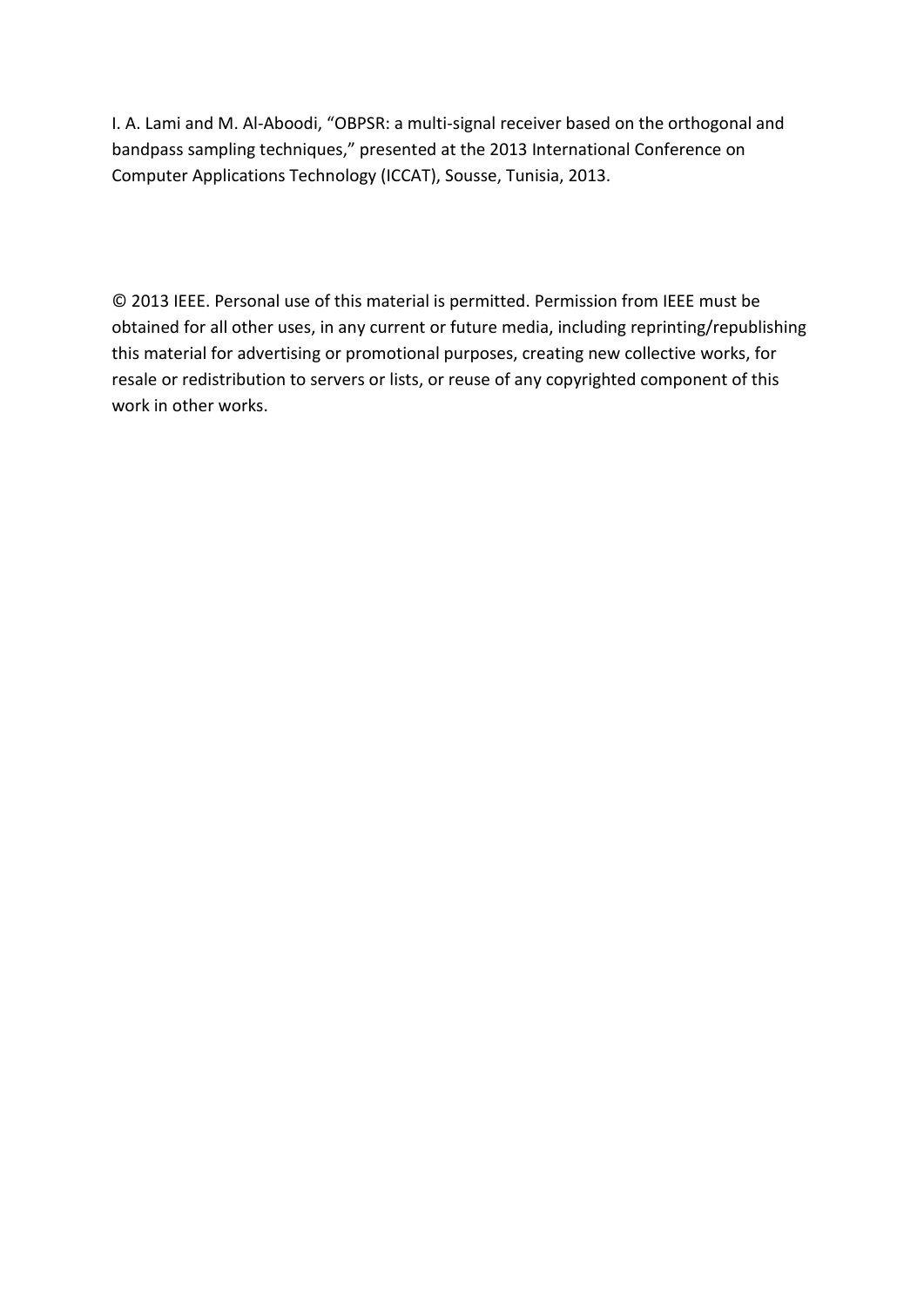# *OBPSR: A Multi-signal Receiver Based on the Orthogonal and Bandpass Sampling Techniques*

Ihsan Alshahib Lami Department of Applied Computing University of Buckingham Buckingham, MK18 1EG United Kingdom ihasn.lami@buckingham.ac.uk

*Abstract*—*Multi-signal receivers with integrated functions in the receive/transmit chain are desired in Wireless technology devices such as Smartphones, due to processing time, cost and size saving. This paper proposes a new multi-signal receiver design that formats signals orthogonally for processing by a single Costas Quadrature Phase-Locked-Loop CQPLL; thus allowing the digital processor to switch from tracking/decoding any one of the received signals to the other without losing phase lock or time. Our receiver utilizes a Hilbert Transform for shifting one of the signals by 90<sup>o</sup> to prevent overlapping before using Bandpass sampling to fold the two signals to the same frequency in the First Nyquist Zone. The resultant orthogonal kernels are fed to a single CQPLL for tracking and demodulation. Matlab simulations prove our new technique that also reduces the sampling frequency to a rate proportional to the maximum bandwidth, instead of the summation of bandwidths, of the input signals.* 

*Keywords-component; Orthogonal signals, BPSR, multi-signal receiver, PLL, signal tracking* 

#### I. INTRODUCTION

Production of multi-frequency RF transceivers used in Smartphones and other wireless devices is expected to reach 1.5 billion in 2015 [1]. A typical Smartphone will include many wireless technologies such Wi-Fi, Bluetooth and GNSS. Therefore sharing parts of the received signal chain functions will help reduce hardware cost, size, processing time and power consumption.

The integration of wireless transceivers is a major research area under the umbrella of software defined radio (SDR) and cognitive radio [2]. The BandPass Sampling technique (BPS) has been the focus of many solutions based on folding the entire signal input spectrum to specific zones [3].

This paper proposes to reformat the input signals to be orthogonal to each other before a BPS receiver stage to allow a single Phase Lock Loop (PLL) be used to track all received signals at once. For a two signal receiver; our solution employs a Hilbert Transform (HT) for shifting one of the input signals by 90-degrees [4]. Then, using the BPS technique, we fold back the two received signals to the same reference frequency in the First Nyquist Zone (FNZ). Note that, the folded

Maher Al-Aboodi Department of Applied Computing University of Buckingham Buckingham, MK18 1EG United Kingdom maher.al-aboodi@buckingham.ac.uk

information bandwidth of the two signals over each other will not cause interference between the information of the folded signals because they are orthogonal (due to using HT that has made 90° deference between the information). This will produce an orthogonal signal, which is passed to a single CQPLL for tracking and demodulation as shown in Fig 1. The CQPLL is chosen over the QPLL because it does not have an extra loop present in QPLL used to assure accuracy of the inphase and quadrature amplitudes that are not necessary here and thus saving processing time and implementation.



Figure 1. Orthogonal BandPass Sampling Receiver (OBPSR)

Our proposed Orthogonal BandPass Sampling Receiver (OBPSR) is designed to capture two signals simultaneously and use a single channel in the digital domain for processing them, including tracking and decoding, concurrently. This is equivalent to a saving of a complete single receiver chain. In addition, we chose the minimum sampling frequency based on the "maximum of the input signals bandwidth" rather than the "summation of the input signals bandwidth"; thus reducing the number of samples and saving processing time.

The rest of this paper is organized as follows: Section II surveys the literature for published BPS and PLL techniques for multi-signal solutions. In the section III, we describe this proposed receiver (OBPSR) in detail with the mathematical prove. Section IV describes the simulation of the experimental set-up that has been used to evaluate OBPSR, while section V discusses the experimental results. Section IV concludes this work together with future work plans.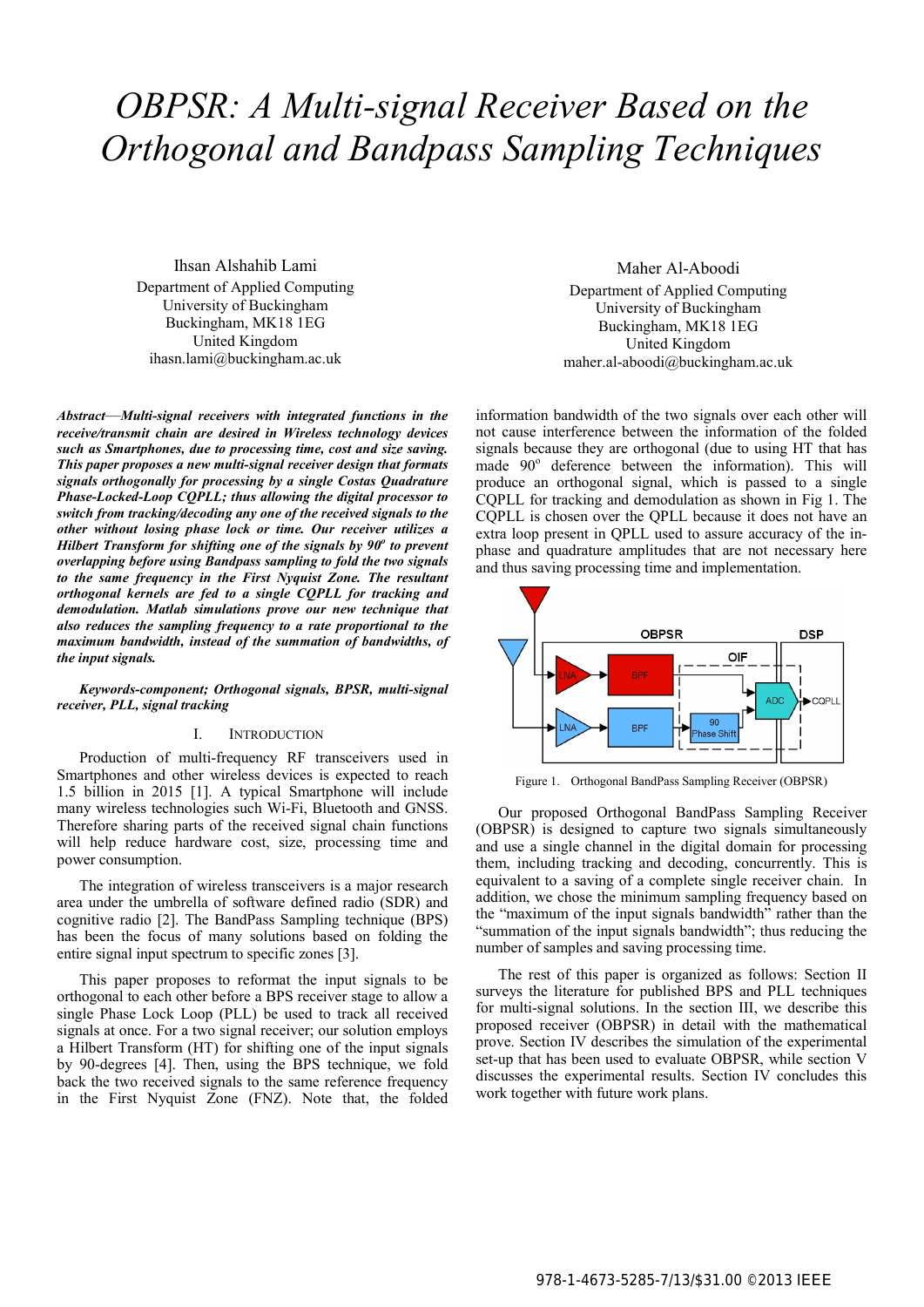## II. BACKGROUND

### *A. The Bandpass sampling technique*

Bandpass sampling refers to an established front-end technique where analogue multi-bandpass signals are downconverted (or folded) to baseband in the FNZ. This is achieved by placing the Analogue-to-Digital Converter (ADC) as near to the antenna as possible; without utilising an analogue mixer, local oscillator and image filters.

For a multi-signal receiver, a suitable sampling frequency is chosen so to prevent overlapping between all the folded kernels of these received signals in the FNZ [5]. As a minimum, this sampling frequency has to be double the bandwidth of the combined received signals bandwidths. Therefore, the sampling frequency becomes a tiny proportion of the carrier frequency of the received signals; thus reducing the samples processing and in turn reducing the power consumption while handling multi-signals at the same time (especially when measured in comparison with traditional receivers). This saving is very important to the implementation of multi-signal receivers readily used in Smartphones.

Equation (1) shows the mathematical relationship defining the folding frequency of a single received signal in the FNZ based on its carrier frequency and the chosen sampling frequency.

$$
f_{\text{fold}} = \begin{cases} \text{rem}(f_c, f_s) & \text{if } \text{fix} \left( \frac{f_c}{0.5 * f_s} \right) & \text{is even} \\ f_s - \text{rem}(f_c, f_s) & \text{if } \text{fix} \left( \frac{f_c}{0.5 * f_s} \right) & \text{is odd} \end{cases} \tag{1}
$$

Where  $f_{fold}$  is the folded frequency,  $f_s$  is the sampling frequency,  $f_c$  is the carrier frequency,  $fix(f_c/0.5*f_s)$  is the truncated portion of  $f_c/0.5*f_s$  and rem( $f_c$ ,  $f_s$ ) is the reminder of  $f_c/f_s$ .

One of the objectives of our multi-signal receiver is to not only to save in the processing of front-end, but also to be able to switch the digital processing of any one of the received signals to another and vice-versa without losing lock with any of the received signals. To enable us to use the CQPLL, this meant that our proposed 2-signal receiver has to have a suitable sampling frequency that will fold both of our received signals to the "same" frequency in the FNZ as well as conforming to equation (1). An iterative process was therefore programmed to calculate this required sampling frequency based on the exact type of received signals.

The first generation of the multi-signal down-conversion receivers which has the following limitations; 1) requiring wideband ADC which is impractical, 2) requiring a high quality (expensive) analogue BandPass Filter (BPF) after the antenna to remove all noise from the received signals so to avoid the noise being folded back with the signal, 3) ideal for use with single side band signal (or upper side of double sidelobe signal) transmission so to avoid overlapping and crowding the spectrum of the folded signals in the FNZ caused by the lower-side part of the signal [5].

To ensure that only a single-side lobe of any double-lobe signals are processed by the BPS technique, an HT can be used

to cut-off the lower-side lobe of such signals. This is achieved by splitting the received signals into two paths. The Qcomponent path passes through an HT filter before an ADC, while the I-component path of the signal is passed to an ADC directly and then recombined with shifted signal from the Qcomponent path [6]. This technique will eliminate the negative frequency part of the input signals spectrum.

To avoid the need for using a wide ADC as well as a high quality filter in BPSRs, designers were converting the frequencies of the received signals to be at the zero frequency in the FNZ. This is done based on multiplying the received signals (after the signals have been passed through a bank of bandpass filters and low noise amplifiers) with a downconversion function that converts the received signals directly to baseband signals at zero frequency. This down-conversion function will also produce inter-modulation and second harmonics components. A minimum frequency separation technique is used to force the locations of the inter-modulation components in the baseband to be greater than certain minimum value! This is so that an anti-aliasing filter can be deployed to allow the baseband signals only that are then passed into an ADC [7]. This will greatly simplify the design of the ADC as it only needs to handle baseband signals. However, such down-conversion function has a drawback in that it also generates undesired nonlinearity and ISI that will add distortion to the in-band signals. Furthermore, converting the frequencies to the zero frequency in the FNZ introduces a DC offset that will cause an I-Q mismatch.

To overcome this DC offset problem, our proposal is to fold the received signals to any non-zero frequency in the FNZ. In addition, our OBPSR's Integrated Function (OIF) produces an orthogonal signal and so eliminates the ISI problem. Furthermore, in our BPS receiver, the tracking and demodulation (I-Q match) of the acquired signals will be a digital task and so obtaining adequate matching accuracy in the digital signals can be easily accomplished.

#### *B. The Phase locked loop*

The PLL is an essential function used for coherent carrier tracking of the received signal based on comparing the phase values of the received signal with a locally generated signal. i.e., the principle idea of the PLL is to generate a known reference signal that locks to the phase (tracking) of the received signal.

The conventional PLL consists of three main functional units; 1) Phase Detector (PD), 2) Loop Filter (LF), and 3) Voltage-Controlled Oscillator (VCO). The PD starts to compute the phase error, when the PLL has been locked to the received signal phase. This phase error is then filtered through the LF and is used to drive the VCO to generate the reference signal, which now instantaneously follows the received signal phase [8]. Besides the phase error, the PD mechanism of the conventional PLL naturally produces unwanted doublefrequency ripples that will directly impact on the estimation of the received signal's phase.

The Enhanced-PLL (EPLL) overcomes the shortcoming of the conventional PLL by adding a new magnitude-estimator loop to the PD that will optimise the received signal to a well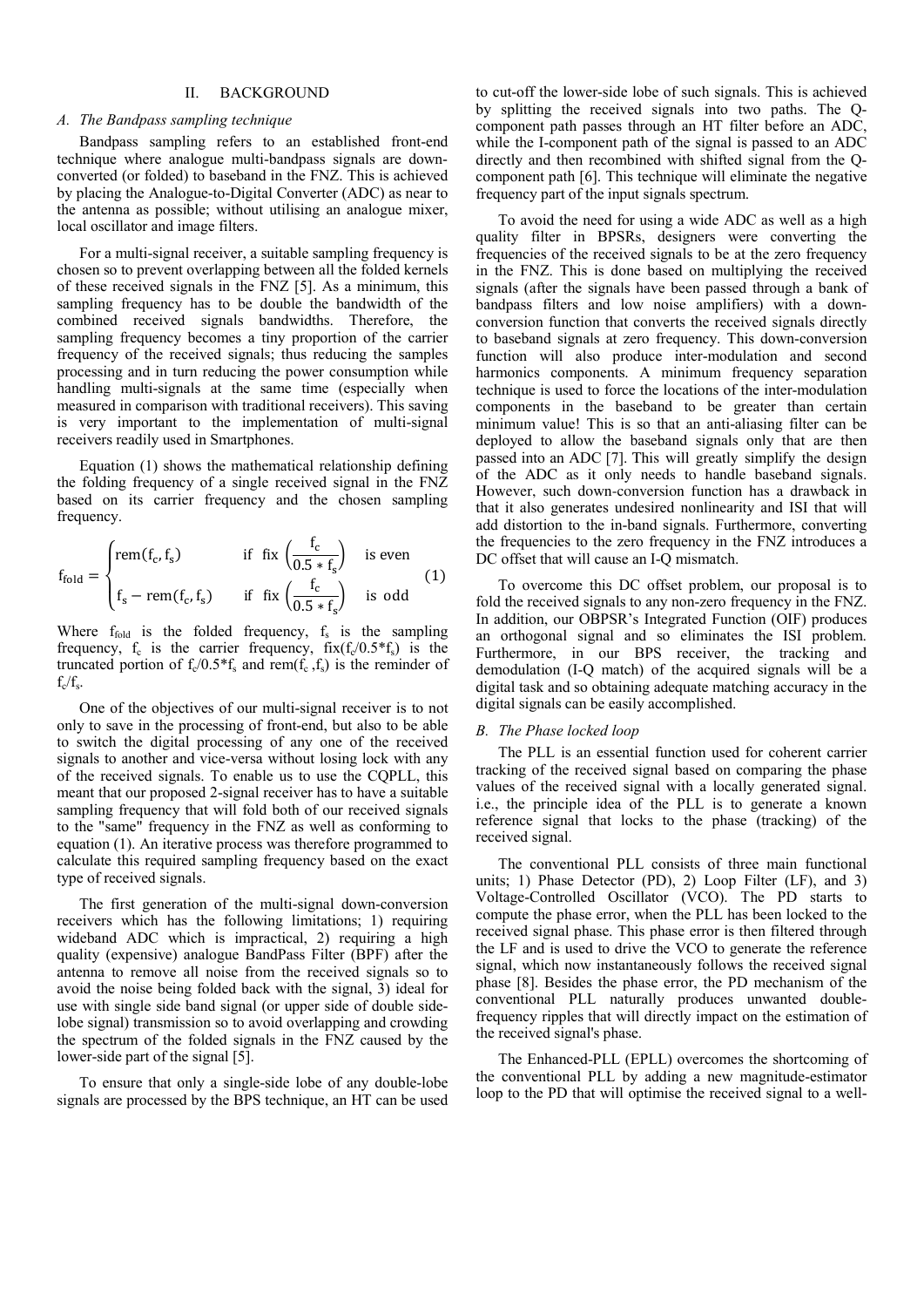defined-error-signal using a gradient-descent method (GDM), where the received signal will not be multiplied directly with the output of the VCO; instead, it will go through a preprocessor before being multiplied [9]. i.e., the output signal of the magnitude-estimator loop is subtracted from the received signal to produce a well-defined-error-signal. This error signal is then passed through two branches in the PD: 1) the error signal is multiplied by the in-phase component of the reference signal and then passed to a traditional PLL to estimate the phase and the frequency. 2) the error signal is multiplied by the quadrature component of the reference signal and then passed to the magnitude-estimator loop to determine the amplitude and the phase-angle . This estimation uses GDM to achieve precise convergence with the received signal, thus eliminating the impact of double-frequency ripples. However, the GDM requires significant computational time to obtain a good estimation, thus limiting the use of EPLL in some applications such as Smartphones. The Newton's method [10] and the Relaxation Iteration method [11] were proposed to reduce this GDM computational time.

The QPLL is designed to track Quadrature Phase Shift Keying (QPSK) signals. The QPLL is an extended version of the EPLL, incorporating new parameters in the PD that will control estimating the in-phase amplitude, the quadrature amplitude and phase components of the received signal. The PD of the QPLL consists of two, in-phase and quadraturephase, branches, each of which contains three Multipliers, two gain Amplifiers, an Integrator and an Adder. Another Adder is then used to sum-up the signals coming from these two branches. This combined signal is then subtracted from the actual received signal to produce the error signal. This error signal is then used to adaptively estimate the amplitudes components and the phase [12].

The QPLL is an improved version of the CQPLL. The PD mechanism of the QPLL is more sophisticated than the PD of the CQPLL and so requires more computational time. The CQPLL is specifically designed to track and decode unbalanced QPSK signals [13]. Therefore, the CQPLL makes the best candidate for our proposal since the received orthogonal signals will have different average power. Also, we chose the CQPLL to save computational time during tracking and decoding.

As shown in the Fig. 2, the PD of the CQPLL consists of four Multipliers, two LPFs, two Hard-limiter functions and one Adder. Again, the received signal is processed through two branches; the output signal of the in-phase branch is multiplied with output of the hard-limiter function of the quadrature component. The resultant is then subtracted from the multiplication of the quadrature component of the baseband signal with output of the hard-limiter function of the in-phase component. This subtraction produces an error signal. This error signal is amplified and filtered by a Loop Gain (LG) and LF respectively, and then it is used to adjust the phase of the reference signal (VCO) with respect to the previously processed received signal. The output is then fed back to the PD block by the quadrature reference signal (I-arm & Q-arm) to close the loop.



Figure 2. Costas Quadrature Phase Locked Loop (CQPLL)

#### III. OBPSR ARCHITECTURE

As shown in Fig. 1, our proposed 2-signals OBPSR architecture consists of two Low-Noise Amplifiers (LNA), two BPFs, a 90° phase-shifter and an ADC. The phase shifter (Hilbert Transform) and the ADC make up the OIF used for harmonizing the orthogonality of the filtered received signals. As shown in Fig. 3, the HT is used as the first stage for shifting the phase of the second received signal by  $90^\circ$  to prevent the signals overlapping prior to using the BPS technique. By choosing an appropriate sampling frequency, the second stage uses a BPS technique to fold both received signals (now orthogonal) to the same fold-frequency in the FNZ. Thus producing an orthogonal baseband signal that is fed into a single CQPLL to track and decode the signal. This makes both signals' information available at the same time and effectively reducing the tracking channels in the digital domain to half.

Our OBPSR also reduces the sampling rate such that it is proportional to the maximum bandwidth of the received signals instead of the summation of the two signals bandwidths. This will significantly reduces the processing time in the digital domain. In addition, the OBPSR can be used cluster the spectrum of the received signals based on choosing the sampling frequency that folds each two signals to one specific band in the NZ's.



Figure 3. Frequency and phase representation of the OBPSR integrated function

Equations (2) and (3) represent two Binary Phase Shift Keying (BPSK) bandpass signals  $S_1$  and  $S_2$  that are received through Additive White Gaussian Noise channel (AWGN).

$$
S_1 = A_1 \cos(2\pi f_{c1} t + m_1) + n_1 \tag{2}
$$

$$
S_2 = A_2 \cos(2\pi f_{c2} t + m_2) + n_2 \tag{3}
$$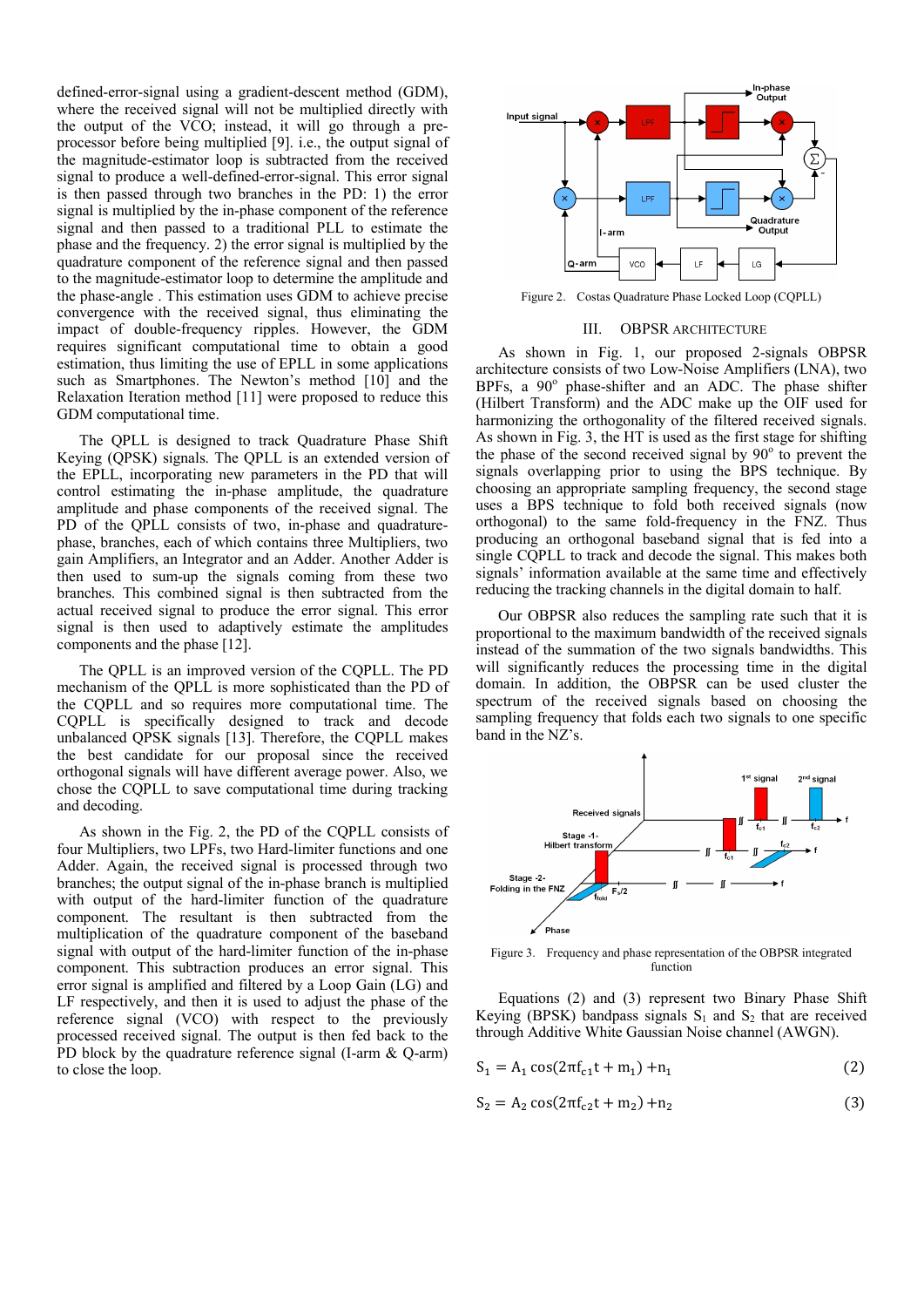Where,  $(A_1, f_{c1}, n_1)$  and  $(A_2, f_{c2}, n_2)$  represent the amplitude, the carrier frequency and the Gaussian noise of the first and second signals respectively.  $m_1$  and  $m_2$  represent the information message of the first and second signals respectively, and can be expressed as:

$$
m_1 = \pi(1 - b_1)
$$
, where  $b_1 = 0.1$  bits

$$
m_2 = \pi(1 - b_2)
$$
, where  $b_2 = 0.1$  bits

As described earlier, by applying HT to (3), then summing with (2) we will generate the signal that will be folded to the FNZ as shown in (4)

$$
S_{\text{dig}} = \pm A_1 \cos(2\pi f_{\text{fold}}t) \pm A_2 \sin(2\pi f_{\text{fold}}t) + N \tag{4}
$$

Where,  $S_{\text{dig}}$  is the orthogonal digital signal at the fold frequency  $(f_{fold})$  and it carries two different information massages  $m_1$  and  $m_2$ . N represents the combined noise  $n_1+n_2$ .

## IV. EXPERIMENTAL SET-UP

MATLAB is used to simulate our OBPSR proposed technique. To represent the transmitted signals, two BPSK modulated signals with 1 MHz bandwidths (1 Msymbols/s) are passed through a "root raised cosine filter" with a roll-off factor of 0.2. Two different carrier frequencies of 1575 MHz and 1605 MHz are used for the first signal and the second signal respectively. AWGN is then used to simulate transmission channel noise. Simulation is run for 10 mseconds which represents 10000 bits of data.

These two simulated signals once captured by their respective antennas, are passed through LNAs and two narrow BPF's centred on carrier frequencies of 1575 MHz and 1605 MHz to eliminate all frequencies outside the signals bandwidth. The resulted in-band signals are then fed to the OIF. Note that the phase of the 1605 MHz signal is shifted 90 degree and combined with the 1575 MHz signal in order to digitize them, at the same time, by a 10-bit ADC, with 12 MHz sampling frequency. A 12 MHz sampling frequency is chosen so the ADC folds the combined signal and its images to the desired zone; in our case, we selected FNZ as shown in Fig. 4. The output orthogonal digital signal is then processed through a CQPLL for tracking and extracting the information data/messages. Note that the CQPLL function is implemented in MATLAB too.



Figure 4. Power spectral density of the orthogonal signal in the FNZ

## V. EXPERIMENTAL RESULT

Adjacent Channel Power Ratio (ACPR), Bit Error Rate (BER) and Error Vector Magnitude (EVM) are used to: (a) Analyse the effect of the OIF on the in-band/out-of-band of the desired signal spectrum in terms of the re-growth in bandwidth, the total power and the adjacent channels effect. (b) Checking the behaviour of the CQPLL during tracking the orthogonal signals, and (c) Evaluate the overall performance of the OBPSR.

The following discussion documents our findings:

1. Readings of high and low ACPR measurements of the signals after and before the OIF are shown in table I.

TABLE I. SIMULATED POWER MEASUREMENT FOR INPUT AND OUTPUT SIGNALS OF PROPOSED ARCHITECTURE

|                                                 | <b>Main channel</b><br>power | <b>ACPR</b><br>Low | <b>ACPR</b><br>High |
|-------------------------------------------------|------------------------------|--------------------|---------------------|
| Signal before the OIF (the<br>first signal)     | 5.24 dBm                     | $-34.61$           | $-34.59$            |
| Signal before the OIF (the<br>second signal)    | 5.20 dBm                     | $-34.64$           | $-34.61$            |
| Signal after the OIF (the<br>orthogonal signal) | 8.26 dBm                     | $-34.56$           | $-34.57$            |

This shows a slight increase of about 3 dB in the main channel power, which proves that the spectrum of the OIF output signal (the orthogonal signal) has no re-growth. Note that these ACPR values are high but we have concluded that these are acceptable for our example simulation because ACPR values are dependent on the type of signal evaluated [14]. For example the acceptable value for WCDMA signals is -45 dBc for high and low ACPR  $(a)$ , 5 MHz offset, while acceptable value is -33 dBc for QPSK subcarrier modulation signal. Also, note that the value of the main channel power has increased by 3dBm after applying the OIF which means that the noise has also increased by the same value. This extra noise has an insignificant effect on the OBPSR performance, as discussed in (3).

2. As shown in Fig. 5, The CQPLL has a steady-state value during tracking the two signals.



Figure 5. The steady-state of the CQPLL discriminator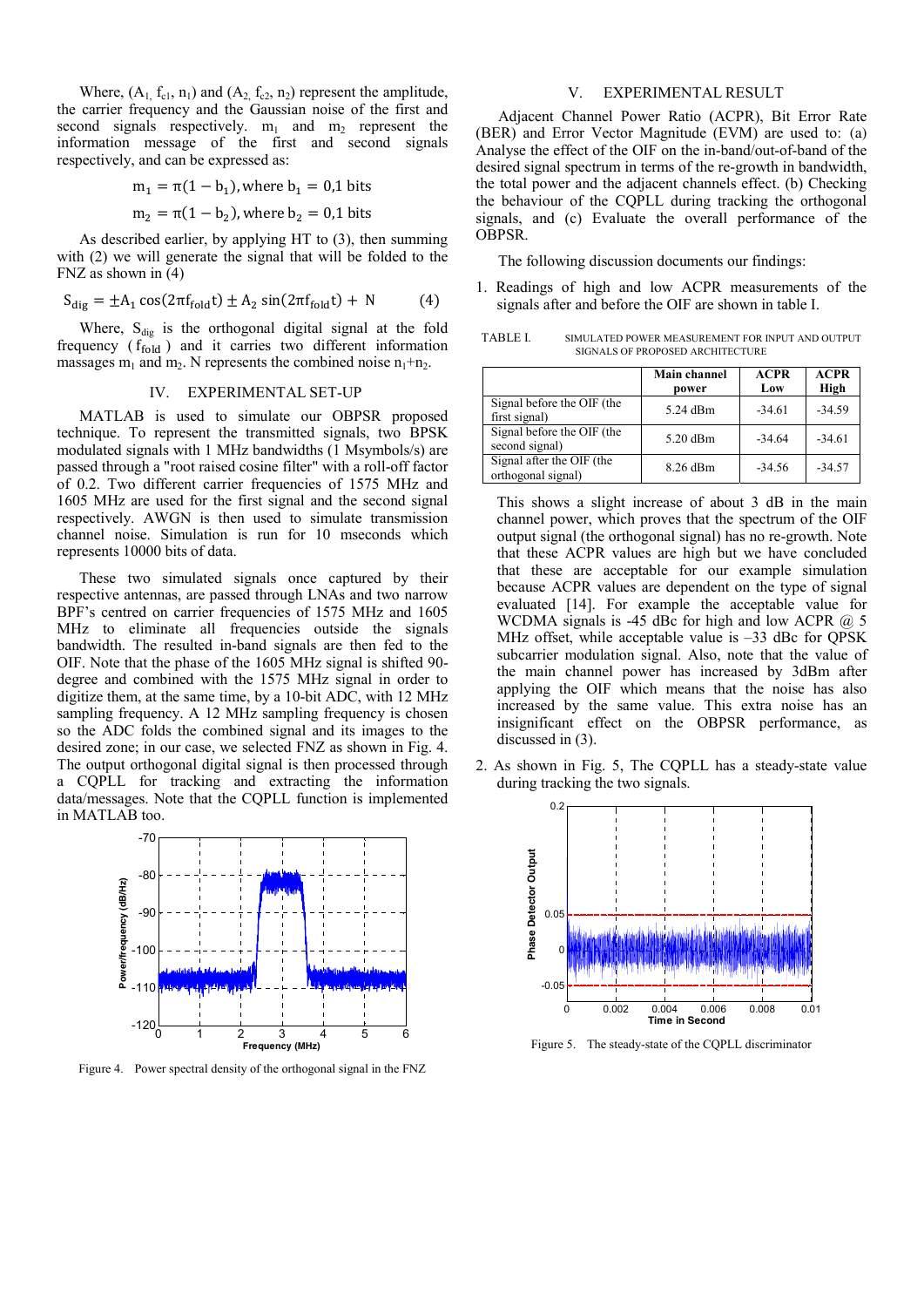This proves a successful process in the OIF to achieve the orthogonality between these signals. Otherwise, we will notice a significant fluctuation in the phase difference (unsteady-state) of the CQPLL due to the presence of offset frequency between the folded frequencies of these signals in the FNZ. However, this stability in CQPLL does not mean that the estimated in-phase and quadrature-phase are identical to the actual value of the in-phase and quadraturephase of the received signals.

3. The 3 dB extra noise gathered with our orthogonal signal is due to the OIF. The BER versus the energy per bit to noise power spectral density ratio (Eb/No) is therefore measured, as shown in Fig. 6, which illustrates a small increase in the value of the BER of the OBPSR in comparison with the theoretical value. Besides, the curve of the BER of the OBPSR is approximately identical to the curve of the BPSR. Note that the BPSR setup is same as the OBPSR (one input signal (BPSK)). Consequently, the extra noise has insignificant effect in the performance of our receiver.



Figure 6. Bit error rate curves for BPSK, QPSK, and orthogonal signal, AWGN channel.

4. The EVM is used to help us define the difference between the estimated complex voltage of the demodulated symbol and the value of the actual received symbol. The new phase of the orthogonal signal we generate has been shifted up and down from its original position. EVM can precisely examine the shifting operation of our OIF we well as help us evaluate the effect of ISI. In order to measure EVM correctly, we have generated a reference signal based on (4), but without the noise component and this will be compared with the estimated signal using the BPSR setup. Table II shows the values of the  $EVM<sub>RMS</sub>$  and the maximum EVM peak of the OBPSR.

TABLE II. EVM VALUES FOR BPSK AND ORTHOGONAL SIGNALS

|              | EVM <sub>RMS</sub> | EVM max peak at symbol |
|--------------|--------------------|------------------------|
| <b>OBPSR</b> | $6.02\%$           | $16.53\%$              |
| <b>BPSR</b>  | 5.85%              | $16.66\%$              |

The estimated phase and amplitude of the orthogonal signal are approximately matching to the value of the reference signal. Also, the performance of the OBPSR is almost identical to that of the BPSR, indicating that there are no ISI in our receiver, also shown in Fig 7. This further proves

that the shifting operation during the OIF has been carried out accurately.



Figure 7. Error vector magnitude curve (RMS) for BPSK and the orthogonal signals

#### VI. CONCLUSIONS

This paper proposes a new multi-signal receiver (OBPSR) that has the ability to capture and track multiple signals simultaneously (our implemented scenario was for 2-signals receiver). The novelty of this work is centred on the OIF that continuously harmonies the two received signals to form a single orthogonal signal allowing the "tracking and decoding" to be carried out by in single CQPLL in the digital domain. Thus save in valuable attributes such as device and manufacturing costs, circuitry power dissipation and processing time when compared with conventional side-by-side receivers.

Our simulation result of various types of signals and scenarios proves that the OBPSR design is accurate in integrating the received signals thus producing one-to-one estimation of recovered message data.

This work is part of an on-going DPhil research that includes handling more than two signals in the receive chain aimed at Smartphone transceivers.

## **REFERENCES**

- [1] L. Ristic, "RF transceiver market for mobile devices," Petrov Group, 2011.
- [2] P. M. Cruz and N. B. Carvalho, "Modeling band-pass sampling receivers nonlinear behavior in different Nyquist zones," in Microwave Symposium Digest (MTT), 2010 IEEE MTT-S International, 2010.
- [3] R. Vaughan, N. Scott and D. White, "The theory of bandpass sampling," Signal Processing, IEEE Transactions on, vol. 39, no. 9, pp. 1973-1984, sep 1991.
- [4] A. Poularikas, Transforms and applications handbook, vol. 43, CRC, 2009.
- [5] D. Akos, M. Stockmaster, J. Tsui and J. Caschera, "Direct bandpass sampling of multiple distinct RF signals," Communications, IEEE Transactions on, vol. 47, no. 7, pp. 983-988, jul 1999.
- [6] J. Bae, W. Ha and J. Park, "An algorithm for downconverting signals using complex bandpass sampling in SDR system," in Personal, Indoor and Mobile Radio Communications, 2003. PIMRC 2003. 14th IEEE Proceedings on, 2003.
- [7] A. Mahajan, M. Agarwal and A. Chaturvedi, "A novel method for downconversion of multiple bandpass signals," Wireless Communications, IEEE Transactions on, vol. 5, no. 2, pp. 427-434, feb. 2006.